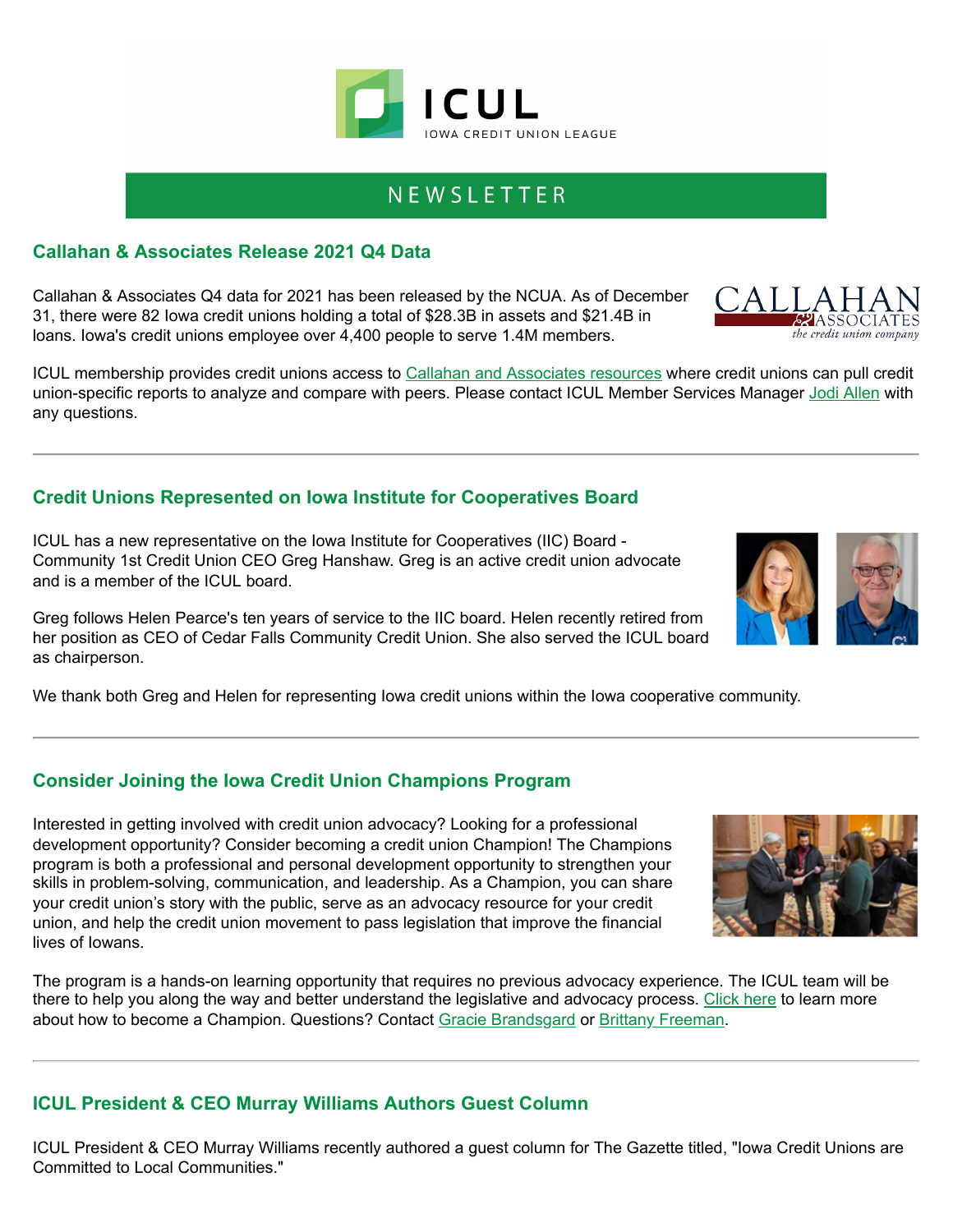The article covers how credit unions have stepped up to serve Iowans over the last ten years and the advocacy initiatives credit unions support to benefit the financial well-being of Iowans. [Click here](https://info.iowacreditunions.com/e/821233/cpts7T-TheGazette-20220306-pdf/4yg29/%%email_id%%?h=%%internal.tracker_url_hash%%) to download the full article.

## **Registration Open for 2022 CUES Annual Meeting**

Registration is open for the Iowa Council of Credit Union Executives Society Annual Meeting March 12-13.

[Click here](https://info.iowacreditunions.com/e/821233/jE66sk2-2022-Cues-Brochure-pdf/4yg2d/%%email_id%%?h=%%internal.tracker_url_hash%%) for online registration and reservation details.

### **CUNA Releases Talent Strategy Guide For Small Credit Unions**

Small credit unions can face a multitude of hurdles and challenges through the processes of finding, attracting and retaining employees.

The Credit Union National Association (CUNA) and CUNA Mutual Group have partnered to produce the ["Small Credit Union Talent Strategy Guide](https://info.iowacreditunions.com/e/821233/-0308225Fnews5Fthedaily5Ffinal/4yg2h/%%email_id%%?h=%%internal.tracker_url_hash%%)." This guide helps small credit unions recognize the ways they can be competitive in the recruitment arena.

### **ICUF Opens Registration for 'Be the Light' Golf Classic in June**

Registration is open for the [2022 Iowa Credit Union Foundation \(ICUF\) 'Be the Light' Golf Classic,](https://info.iowacreditunions.com/e/821233/4ace-9aa4-2027d1ee165e-summary/4yg2l/%%email_id%%?h=%%internal.tracker_url_hash%%) presented by [National Cooperative Bank](https://info.iowacreditunions.com/e/821233/2022-03-24/4yg2p/%%email_id%%?h=%%internal.tracker_url_hash%%).

This best-shot golf outing on June 8 in Coralville, Iowa is a fantastic way to support ICUF while networking with fellow Iowa credit union industry peers. All proceeds benefit ICUF's mission to champion financial well-being for all through the 'people helping people' credit union philosophy. Register [here](https://info.iowacreditunions.com/e/821233/4ace-9aa4-2027d1ee165e-summary/4yg2s/%%email_id%%?h=%%internal.tracker_url_hash%%).

# **Legal Tip: Bankruptcy - Motion for Relief from the Automatic Stay**

If a member files for bankruptcy protection, the automatic stay is effective upon the filing of the bankruptcy petition. The credit union as a creditor must immediately stop all collections acts and proceedings against the member and the member's property. However, the credit union can file a Motion for Relief from the Automatic Stay with the bankruptcy court.

A Motion for Relief from the Automatic Stay is a request by the credit union to allow it to take action against the member or the member's property that would otherwise be

prohibited by the automatic stay. The credit union is only able to move forward with collection acts consistent with the court's order granting relief from stay.

Questions? Contact Barker, Hodgson & Miller, P.C. attorneys [Elizabeth Hodgson](mailto:Elizabeth.Hodgson@amcattorneys.com) or [Julie Buenzow](mailto:Julie.Buenzow@amcattorneys.com).